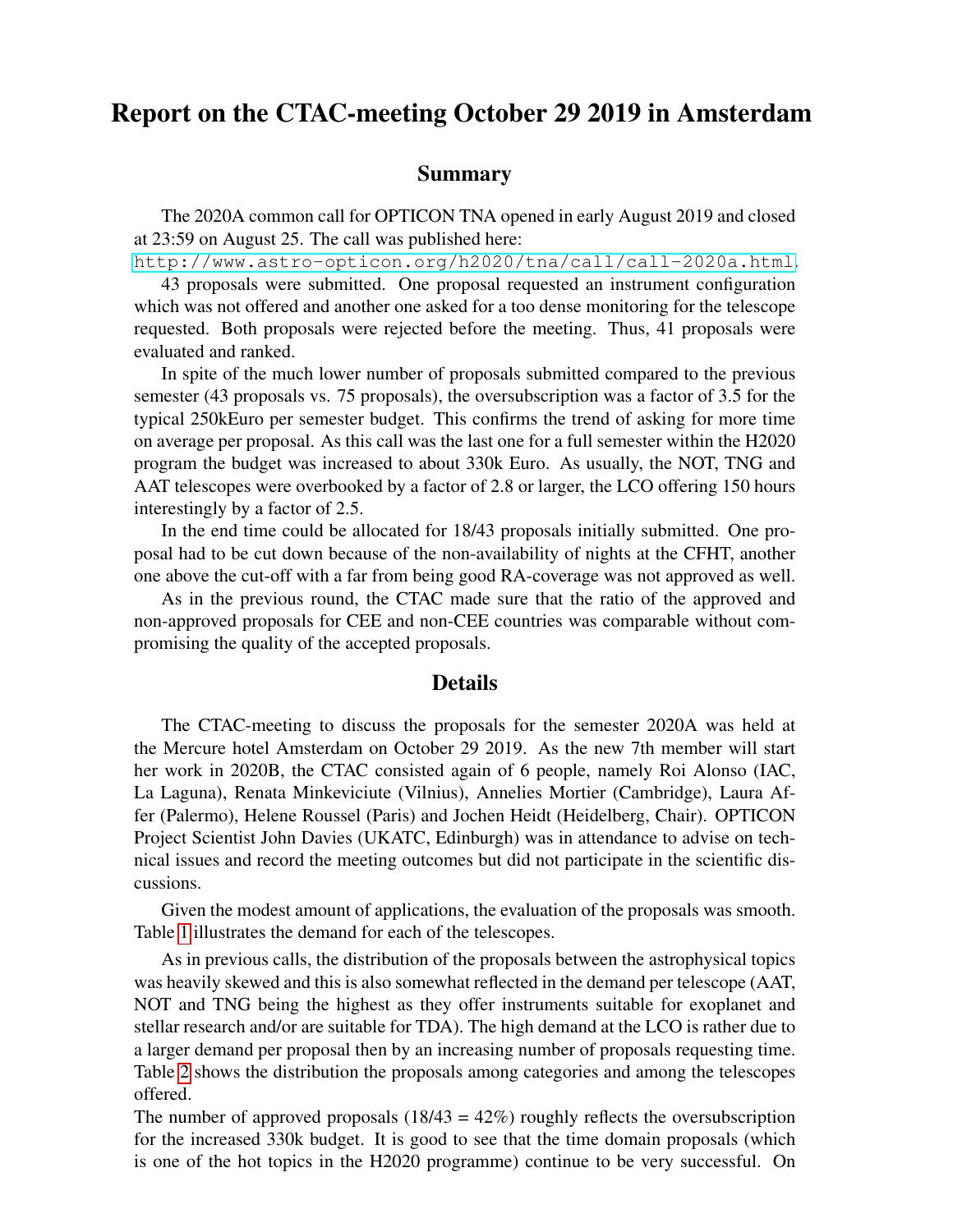| Telescope    | Num <sub>prop</sub> | $Night_{\mathrm{requested}}$ | Night <sub>offered</sub> | Oversub  |
|--------------|---------------------|------------------------------|--------------------------|----------|
| CAHA35       | 3                   | 6                            | 5                        | 1.2      |
| CAHA22       | $\overline{2}$      | 4.5                          |                          |          |
| Rem          | 5                   | 124h                         | 500h                     |          |
| <b>AAT</b>   | 8                   | 20.1                         | 5                        | 4.0      |
| OHP19        | $\overline{2}$      | 6                            | 10                       |          |
| OHP12        |                     |                              | 10                       |          |
| <b>TNG</b>   | 11                  | 27.8                         | 10                       | 2.8      |
| <b>ESO22</b> | 1                   | 3                            | 10                       |          |
| <b>LCO</b>   | 6                   | 367h                         | 150h                     | 2.5      |
| <b>NOT</b>   | 5                   | 14                           | 10                       | 1.4(4.0) |
| <b>LT</b>    | 4                   | 30.5                         | 50 <sub>h</sub>          |          |
| <b>INT</b>   | 1                   | 6                            | 10                       |          |
| Arist        |                     | 6                            | 20                       |          |
| <b>CFHT</b>  | 5                   | 6.1                          | 4                        | 1.5      |
| <b>TCS</b>   | 2                   | 1.5                          | 14                       |          |

<span id="page-1-0"></span>Table 1: Statistics on the number of proposals and nights/hours requested versus offered per telescope. Due to the carry-over of some programs from the previous semester, only 3.5 nights at the NOT were available for 2020A proposals rising the oversubscription to a factor of 4.0.

the contrary, the low number of successful proposals in the stars and stellar population category is somewhat worrisome. While we concluded that the CTAC was not biased with respect to the proposals from this category last semester, it is not clear why so many proposals were tied down this time as the CTAC was unchanged. This will be monitored into the next semester, when the CTAC will be complete with 7 members having another stellar expert in its panel.

Proposals were submitted with PIs from 15 different countries, of these proposals from 8/15 countries were approved. As usual, the UK was most active (and successful with 8/18 proposals been awarded time). Remarkably, proposals from the UK contributed to 50% of the request from non-CEE countries and 42% overall. The CTAC continued to specifically motivate astronomers from CEE countries to apply, but with 7/43 (16%) proposals their low interest was somewhat frustrating.

With a ratio of 2/7 (29%) for approved/rejected proposals from CEE (Poland and Czech republic) and 16/36 (40%) for approved/rejected proposals from non-CEE countries their share was not too different. In the end, 8/18 (40%) of the approved proposals were from the UK.

## What to expect for 2020B

• No major changes are foreseen for the 2020B call which may just be for a few months. Although it was spelled out in the feedback last time and although it was mentioned on the call for proposals for 2020A, still a noticeable fraction of applicants refused to use the revised Northstar template for their submission. A warning will be mailed to the applicants again but the CTAC will not be polite in the future. Proposals submitted using the old template *will* be rejected by the CTAC.